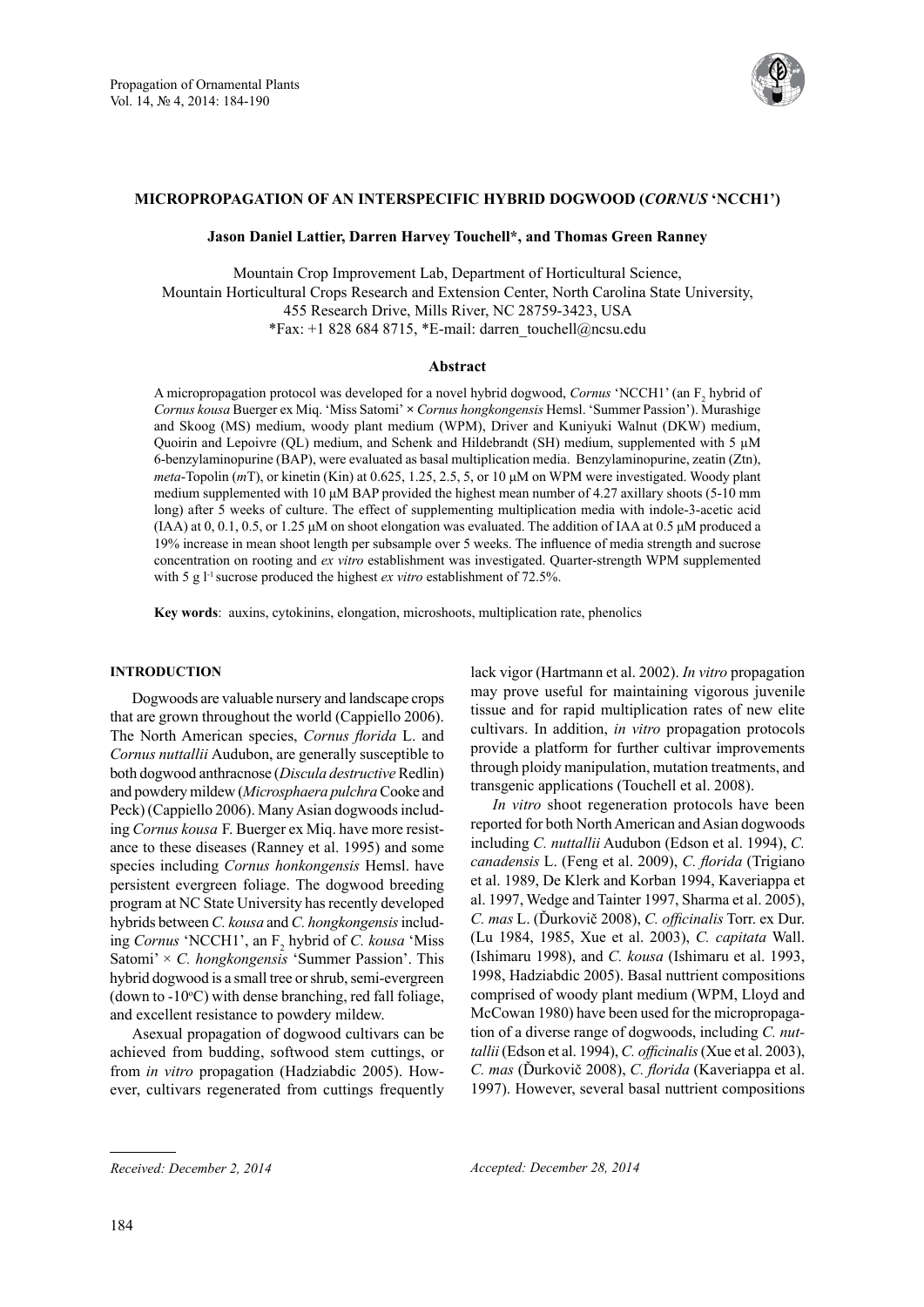have been used for *C. kousa*. Ishimaru et al. (1993) successfully established callus cultures using Murashige and Skoog (MS) medium (Murashige and Skoog 1962). Further Ishimaru et al. (1998) established cultures of *C. kousa* var. *chinensis* Osborn, *C. kousa '*Milky Way', and *C. capitata* 'Mountain Moon' on Broadleaf Tree (BW) medium (Chalupa 1984). Hadziabdic (2005) established cultures of *C. kousa* cultivars ('Little Beauty', 'Samaritan', 'Heart Throb', 'Rosabella', and 'Christian Prince') on WPM or half-strength BW basal nutrients and vitamins.

In most *in vitro* shoot regeneration studies on dogwoods 6-benzylaminopurine (BAP) at 2 to 8  $\mu$ M has been used as an effective cytokinin. While BAP alone was sufficient for microshoot proliferation of *C. nuttallii* (Edson et al. 1994), *C. florida* (De Klerk and Korban 1994, Kaveriappa et al. 1997), and *C. kousa* (Hadziabdic 2005), low concentrations of auxin were necessary for efficient *in vitro* growth in other dogwood species. Ďurkovič (2008) reported microshoot regeneration using 3.1 µM BAP supplemented with 0.3 µM 1-naphthaleneacetic acid (NAA) for *C. mas* 'Macrocarpa'. Xue et al. (2003) reported proliferation of *C. officinalis* microshoots on media containing 0.5 μM BAP, 0.5 μM (6-[4-Hydrooxy-3-methil-but-2 enylamino]purine (zeatin, Ztn), and 0.5 μM NAA, and elongation on media containing 4.4 μM BAP, 0.5 μM Ztn, 0.5  $\mu$ M NAA, and 2.3  $\mu$ M gibberellic acid (GA<sub>3</sub>).

*In vitro* rooting of microcuttings has been successfully achieved for dogwoods. For North American dogwoods, indole-3-butyric acid (IBA) has been the predominant auxin used for *in vitro* root formation (Edson et al. 1994, Feng et al. 2009). For *C. florida*, *in vitro* rooting was highest using 4.9 μM IBA over 4 weeks (Kaveriappa et al. 1997, Sharma et al 2005). In contrast, NAA or indole-3-acatic acid (IAA) have been more effective in inducing *in vitro* rooting in some Asian dogwoods. Ďurkovič (2008) reported an *in vitro* rooting medium of using 2.7 μM NAA for *C. mas* 'Macrocarpa'. For *C. kousa*, NAA or IAA at concentrations of 0-13.5 µM proved better for *in vitro* root production than IBA (Hadziabdic 2005).

Though several studies have been conducted on *in vitro* propagation of *C. kousa*, few studies have been conducted on evergreen dogwood species or their hybrids. Currently, no reports on the micropropagation of the evergreen *C. hongkongensis* exist. Therefore the objectives of this study were to evaluate a range of basal media compositions, cytokinins, and auxin to develop micropropagation protocols for a new interspecific hybrid *Cornus* 'NCCH1'.

#### **Methods and Materials**

#### *Plant Material*

*In vitro* cultures of *Cornus* 'NCCH1' were initiated from apical and axillary bud explants. Explants were collected from containerized, greenhouse-maintained plants and rinsed under tap water for 4 h. Then, explants were surface-disinfected in a 20% (v/v) commercial bleach (6.15% NaOCl) / water solution containing two to three drops of Tween® 20 (Sigma-Aldrich Corporation, St. Louis, MO), per 100 ml. Explants were agitated periodically for 17 min followed by three 5-min rinses in sterile distilled water. Explants were cultured on axillary shoot induction medium consisting of WPM basal nutrients and vitamins supplemented with 5 µM BAP, 100 mg l -1 myo-inositol, 100 mg l -1 2-(N-Morpholino) ethanesulfonic acid (MES) monohydrate, and 30  $g1^{-1}$ sucrose. Medium was adjusted to a pH of 5.75 and solidified with 7.5 g<sub>1</sub><sup>-1</sup> agar. Regenerated axillary shoots were used as initial explants for all experiments (unless stated otherwise) and maintained by transferring to fresh regeneration medium (25 ml in 180-ml glass jars) every 4 to 6 weeks for 12 months and incubated under standard culture conditions  $[23 \pm 2^{\circ}$ C and a 16-h photoperiod of 30  $\mu$ mol m<sup>-2</sup> s<sup>-1</sup> (400-700 nm) provided by cool-white fluorescent lamps].

### *Effect of the medium on axillary shoot proliferation*

The effects of MS nutrients and vitamins, WPM nutrients and vitamins, Driver and Kuniyuki (DKW) nutrients and vitamins (Driver and Kuniyuki 1984), Quoirin and Lepoivre (QL) nutrients (Quoirin and Lepoivre 1977) and Gamborg B5 vitamins (Gamborg et al. 1968), and Schenk and Hildebrandt (SH) nutrients and vitamins (Schenk and Hildebrandt 1972) on axillary shoot proliferation of *Cornus* 'NCCH1' were examined. All media treatments were supplemented with 5  $\mu$ M BAP, 100 mg l<sup>-1</sup> myo-inositol, 100 mg l<sup>-1</sup> MES, and 30 gl<sup>-1</sup> sucrose. Media were adjusted to a pH of 5.75, solidified with 7.5  $g1$ <sup>-1</sup> agar, and dispensed at 25 ml into 180-ml glass jars. Each treatment consisted of ten replications with five axillary shoots (5-10 mm in length) for a total of 50 shoots. All jars were completely randomized and incubated under standard culture conditions as previously described. Two subcultures were performed at 5 week intervals over a total treatment duration of 10 weeks. Data were collected on number of shoots, mean shoot length, and multiplication rate (number of 5-10 mm microcuttings obtained per microshoot per 5 weeks). Phenolic discoloration was scored per replicate (data for explants were pooled) using the following scale for diameter of phenolic plume per explant:  $0 = 0$  mm,  $1 = 1$  to 2 mm,  $2 = 2$  to 3 mm,  $3 = 1$ 3 to 4 mm, and  $4 \geq 4$  mm. Data sets were subjected to analysis of variance (ANOVA) and means were separated using Tukeys's test (Proc GLM, SAS Version 9.1; SAS Inst., Cary, NC).

## *Effect of cytokinins on axillary shoot proliferation*

To improve shoot proliferation, the effects of WPM containing BAP, Ztn, *meta*-Topolin (*m*T), and Kin at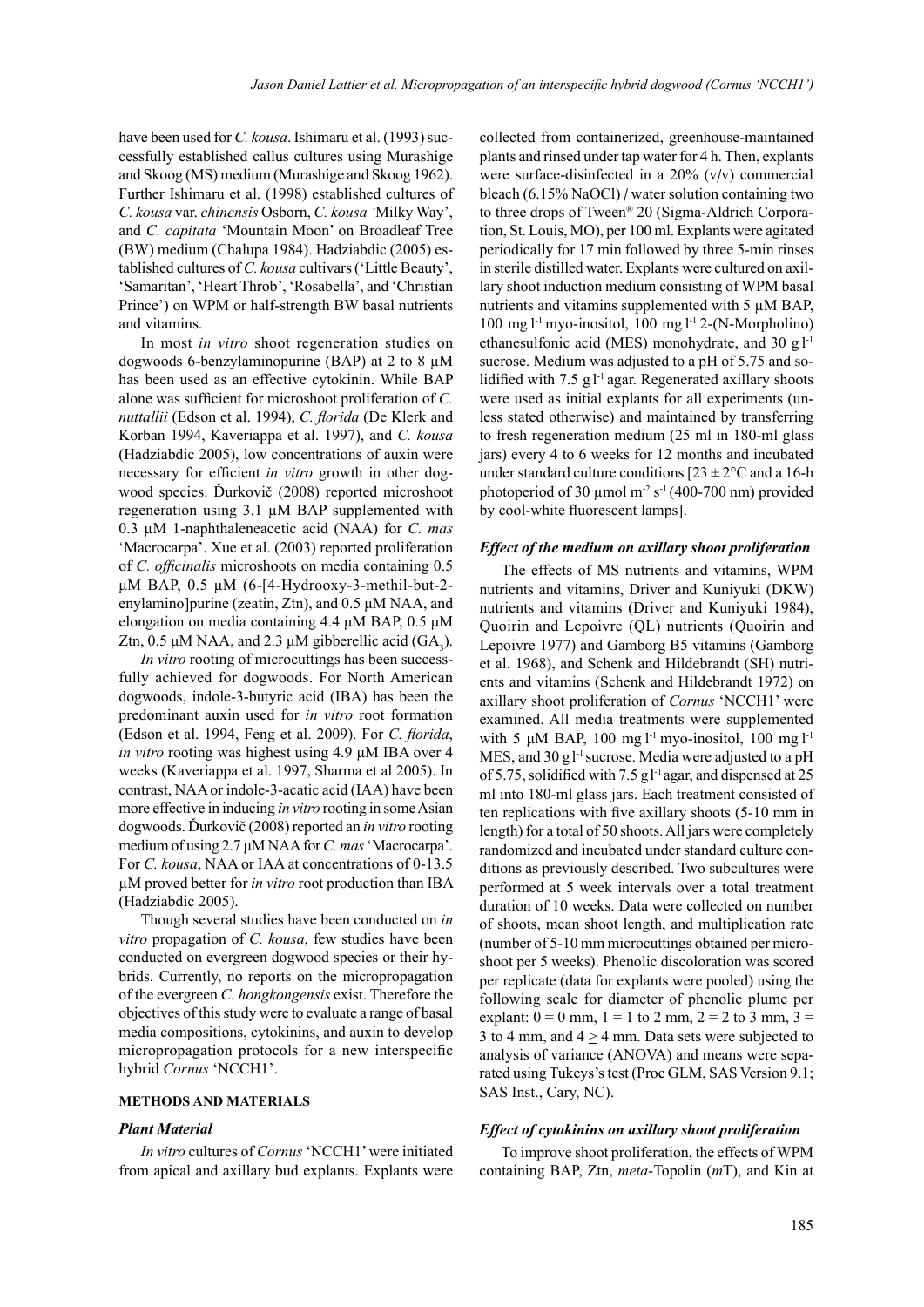0.625, 1.25, 2.5, 5, or 10 μM were examined. All media were supplemented with 100 mg l<sup>-1</sup> myo-inositol, 100 mg l-1 MES, and 30 g l-1 sucrose. Media were adjusted to a pH of 5.75, solidified with  $7.5$  gl<sup>-1</sup> agar, and dispensed at 25 ml into 180-ml glass jars. Zeatin was added to cooled autoclave media prior to dispensing. The experiment consisted of 8 replicates with five axillary shoots (5-10 mm in length) for a total of 40 shoots per treatment. Jars were completely randomized under standard culture conditions (as described for shoot initiation). Two subcultures were performed at 5 week intervals for a total treatment duration of 10 weeks. Data were collected on number of shoots, mean shoot length, and multiplication rate (number of 5-10 mm shoots obtained per explant per 5 weeks). Total phenolics were scored per replicate as described for basal salts. Data were subjected to ANOVA and regression analysis (Proc GLM, SAS Version 9.1; SAS Inst., Cary, NC).

# *Elongation*

Axillary shoots elongation was examined by combining 0, 0.1, 0.5, or 1.25 μM IAA with WPM and 2 μM BAP. All media were supplemented with 100 mg  $l<sup>-1</sup>$  myo-inositol, 100 mg  $l<sup>-1</sup>$  MES, and 30 g  $l<sup>-1</sup>$  sucrose. Media were adjusted to a pH of 5.75, solidified with 7.5  $g1$ <sup>-1</sup> agar, and dispensed at 25 ml into 180-ml glass jars. The experiment consisted of 10 replicates with five shoots (5-10 mm in length) for a total of 50 shoots per treatment. Jars were arranged in a completely randomized design under standard culture conditions (as described above under plant material). After 5 weeks, data were collected on number of shoots, mean shoot length, multiplication rate (number of 5-10 mm microcuttings obtained per subsample per 5 weeks), and total phenolics (as described for basal nutrients). Data were subjected to regression analysis (Proc GLM, SAS Version 9.1; SAS Inst., Cary, NC).

# *Rooting and acclimatization*

Media used for *in vitro* rooting consisted of halfstrength or quarter-strength WPM nutrients with full strength WPM vitamins supplemented with 5, 10, 20, 40 or 80 g l<sup>-1</sup> sucrose, 2.5  $\mu$ M IAA, 0.1 g l<sup>-1</sup> myo-inositol, and  $0.1$  g  $1<sup>-1</sup>$  MES monohydrate. Media were solidified with 7.5 g l<sup>-1</sup> agar and pH adjusted to 5.75. Unrooted shoots (10 to 15 mm in length), were subcultured on 25 ml of in 180 ml jars. Each treatment consisted of six replicates each containing five axillary shoots for a total of 30 shoots per treatment. Treatments were arranged in a completely randomized design. After 4 weeks, shoots were evaluated for *in vitro* rooting and then rinsed carefully with water to reduce transfer of sucrose to the soilless media. Shoots were inserted with one leafless node placed below the surface of the media (2 peat : 1 vermiculite,  $v : v$ ) in 50-cell trays in a randomized block design and placed under intermittent mist (10-s duration at 10-min intervals). Data were collected on percentage of shoots rooted at 8 weeks *ex vitro*. Data were subjected to ANOVA procedures and regression analysis (Proc GLM, SAS Version 9.1; SAS Institute, Inc., 2002).

# **Results and Discussion**

# *Effect of medium on axillary shoot proliferation*

Axillary shoots regeneration was achieved for all basal nutrient treatments (Table 1, Fig. 3A). For both subculture periods, basal nutrients had a significant effect on shoot number ( $p < 0.01$ ), shoot length ( $p <$ 0.05), multiplication rate ( $p < 0.01$ ), and phenolics ( $p$ < 0.01). During both subcultures, WPM supplemented with BAP typically produced the greatest number of shoots, the longest shoots, and the highest multiplication rate after 5 weeks (Table 1). The nutrient medium SH produced the smallest amount of phenolics (7.50  $\pm$ 0.93) after 5 weeks (Table 1).

Shoot number, length, and multiplication rate for most basal nutrient treatments remained stable over the two subcultures (Table 1). However, phenolics and oxidative browning was generally lower for all treatments in the second subculture. When phenolic compounds are oxidized, toxic quinones are produced that lead to oxidative damage to plant tissues (Dobranszki and Teixeira da Silva 2010). Phenolic-reducing compounds are frequently added to media to reduce phenolics; however, frequent subcultures may be an alternate method to reduce phenolics and soluble fractions of peroxidase and polyphenoloxidase without chemically altering plant metabolism (Baziz et al. 1994, El Hadrami 1995).

In the present study, WPM basal medium produced the best shoot growth. The production of shoots was significantly influenced by nitrogen levels in the basal media. Woody plant media containing lowest total nitrogen (12.5 mM) produced the most shoots (4.27  $\pm$  0.34) after the second subculture (Fig. 1). Further, WPM had the least amount of variability in number of shoots, shoot length, and multiplication rate between the two subcultures (Table 1). Several former studies yielded similar results using WPM. De Klerk and Korban (1994), Kaveriappa et al. (1997), and Sharma et al. (2005) successfully regenerated microshoots of *C. florida* on WPM supplemented with BAP. *Cornus nuttallii* (Edson et al. 1994), *C. mas* 'Macrocarpa' (Ďurkovič 2008), *C. officinalis* (Xue et al. 2003), and cultivars of *C. kousa* (Hadziabdic 2005) were also successfully propagated on combinations of WPM and BAP.

# *Effect of cytokinins on axillary shoot proliferation*

Two subcultures were performed to reduce possible lag effects from previous propagation media. Due to consistency between subcultures, data is presented for second subculture only (Fig. 2). There was a significant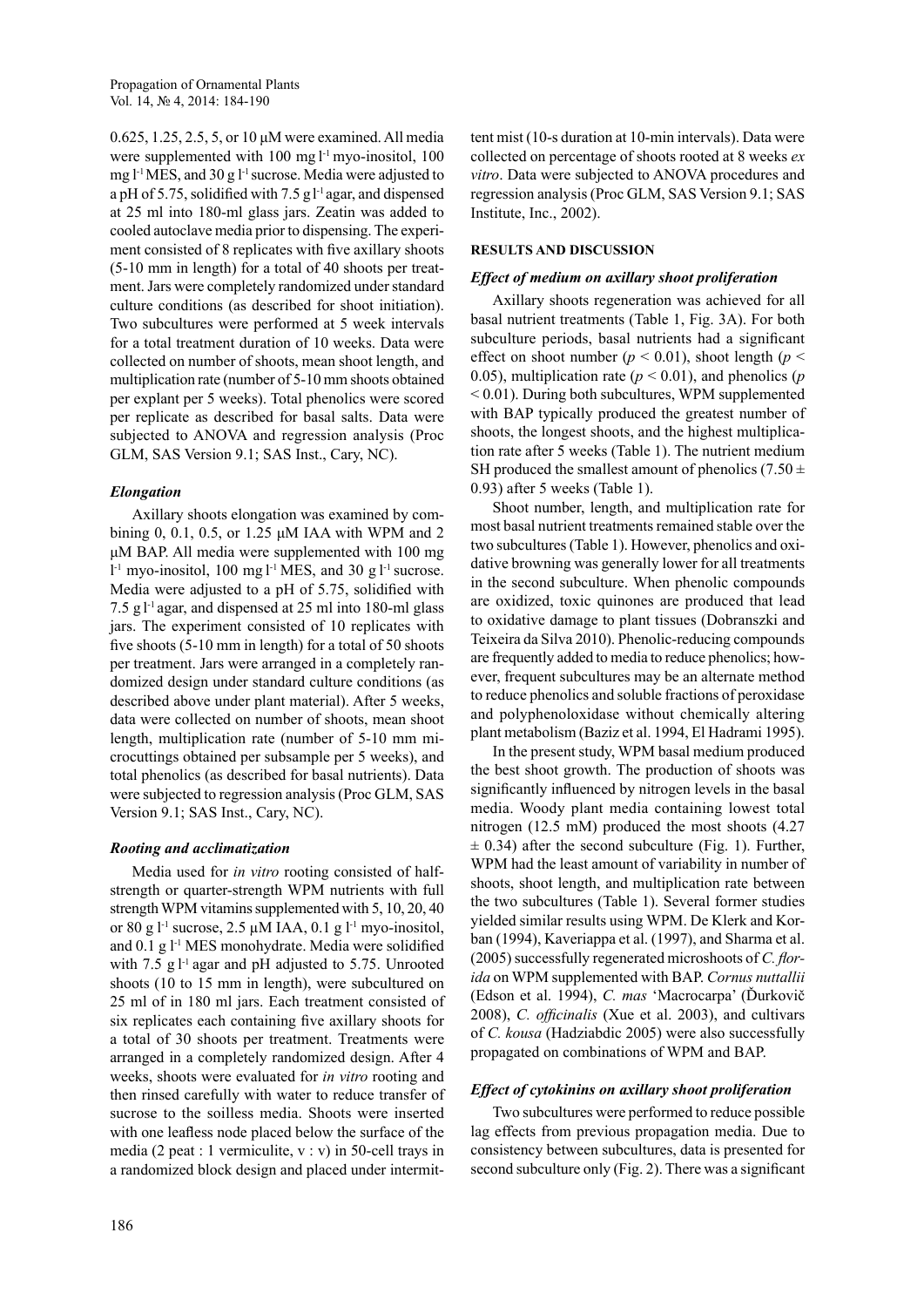| Media      | Subculture 1      |                    |                            |                     |
|------------|-------------------|--------------------|----------------------------|---------------------|
|            | Shoot number      | Shoot length (mm)  | <b>Multiplication rate</b> | <b>Phenolics</b>    |
| <b>MS</b>  | $1.54 \pm 0.40$ b | $5.11 \pm 0.71$ b  | $1.56 \pm 0.41$ b          | $12.00 \pm 0.99$ a  |
| <b>WPM</b> | $4.21 \pm 0.35$ a | $7.76 \pm 0.63$ a  | $4.21 \pm 0.36$ a          | $11.00 \pm 0.87$ ab |
| <b>DKW</b> | $2.16 \pm 0.35$ b | $8.33 \pm 0.63$ a  | $2.30 \pm 0.36$ b          | $8.00 \pm 0.87$ c   |
| QL         | $2.34 \pm 0.40$ b | $6.79 \pm 0.71$ ab | $2.36 \pm 0.41$ b          | $8.86 \pm 0.99$ bc  |
| <b>SH</b>  | $2.11 \pm 0.38$ b | $6.71 \pm 0.67$ ab | $2.11 \pm 0.38$ b          | $7.50 \pm 0.93$ c   |
| Media      | Subculture 2      |                    |                            |                     |
|            | Shoot number      | Shoot length (mm)  | Multiplication rate        | <b>Phenolics</b>    |
| <b>MS</b>  | $1.83 \pm 0.36$ b | $5.79 \pm 0.43$ c  | $1.86 \pm 0.38$ d          | $3.00 \pm 0.46$ a   |
| <b>WPM</b> | $4.27 \pm 0.34$ a | $8.58 \pm 0.41$ a  | $4.97 \pm 0.36$ a          | $0.56 \pm 0.43$ b   |
| <b>DKW</b> | $2.72 \pm 0.36$ b | $6.73 \pm 0.43$ bc | $2.80 \pm 0.38$ cd         | $2.00 \pm 0.46$ a   |
| QL         | $3.88 \pm 0.33$ a | $8.50 \pm 0.39$ a  | $4.06 \pm 0.34$ ab         | $0.50 \pm 0.41$ b   |
| SH         | $3.76 \pm 0.33$ a | $7.12 \pm 0.39$ b  | $3.76 \pm 0.34$ bc         | $0.50 \pm 0.41$ b   |

**Table 1. Effect of basal nutrients and vitamins on** *in vitro* **shoot proliferation and phenolic production of** *Cornus* **'NCCH1'.**

All media treatments were supplemented with BAP at 5 μM.

Means ± standard error followed by different letters within columns are significantly different, *p* < 0.05.

Multiplication rate defined as the number of 5 - 10 mm long microcuttings produced per subsample after five weeks.

Phenolics were scored per replicate (data for each subsamples pooled) using the following scale for diameter of phenolic plume per subsample: 0 = 0 mm, 1 = 1 to 2 mm, 2 = 2 to 3 mm, 3 = 3 to 4 mm, and 4 = 4+ mm.



**Fig. 1**. Effect of basal media on axillary shoot production of *Cornus* 'NCCH1'. Symbols represent means ± standard error. Shoot number;  $y = -0.0012x^2 + 0.041x + 3.8689$ ,  $r^2 = 0.96$ . Abbreviations: WPM (Lloyd and McCown woody plant medium), SH (Schenk and Hildebrandt medium), QL (Quoirin and Lepoivre medium), DKW (Driver and Kuniyuki walnut

interaction between cytokinin type and concentration for number of axillary shoots, shoot length, multiplication rate, and phenolics ( $p < 0.05$ ). After the second subculture, both number of shoots and multiplication rate exhibited a quadratic response to BAP concentration. Regression analysis predicted 9 μM BAP to provide the highest axillary shoot productivity with an estimated 4.28 shoots produced at a multiplication rate of 4.35 shoots per explant after 5 weeks (Figs. 2A and 2C). However, BAP also produced the highest phenolics  $(7.63 \pm 0.73)$  of all the media treatments and exhibited many hyperhydrated shoots (data not shown). While not significant, BAP at 1.25 μM produced the longest shoots (8.98 mm  $\pm$  0.87) after 5 weeks (Fig. 2B). Similar responses were observed in Ztn, with number of shoots and multiplication rate exhibiting quadratic responses to Ztn. Regression analysis predicted 8 μM Ztn also produced high axillary shoot production with 3.19 shoots produced at a multiplication rate of 3.45 shoots per explant over 5 weeks (Figs. 2A and 2C). Both Kin and *m*T had a negative effect on shoot length while not influencing shoot production and multiplication rate (Fig. 2A,B,C).

Because of hyperhydration at higher concentrations, 5 μM BAP was considered the preferred cytokinin type and concentration. Similar concentrations of BAP were used in micropropagation of *C. nuttallii* (Edson et al. 1994), *C. canadense* (Feng et al. 2009), and *C. florida* (Kaveriappa et al. 1997, Sharma et al. 2005). The low cost and effectiveness of BAP have made it the most widely utilized cytokinin for micropropagation (Bairu et al. 2007). However, previous studies have demonstrated that BAP can accumulate in plant tissues, can be slowly released over time, and can be associated with hyperhydricity, heterogeneity of growth, or inhibition of *ex vitro* rooting in many species (Leshem and Sachs 1985, Leshem et al. 1988, Teramoto et al. 1993, Bairu et al. 2007).

### *Elongation*

Axillary shoot production was achieved for all elongation treatments. Shoot length exhibited a quadratic response to IAA concentration ( $p < 0.05$ ) (6.1  $\pm$  0.3, 6.6  $\pm$  0.5, 7.5  $\pm$  0.5, and 5.9  $\pm$  0.6 mm for 0, 0.1, 0.5, 1.25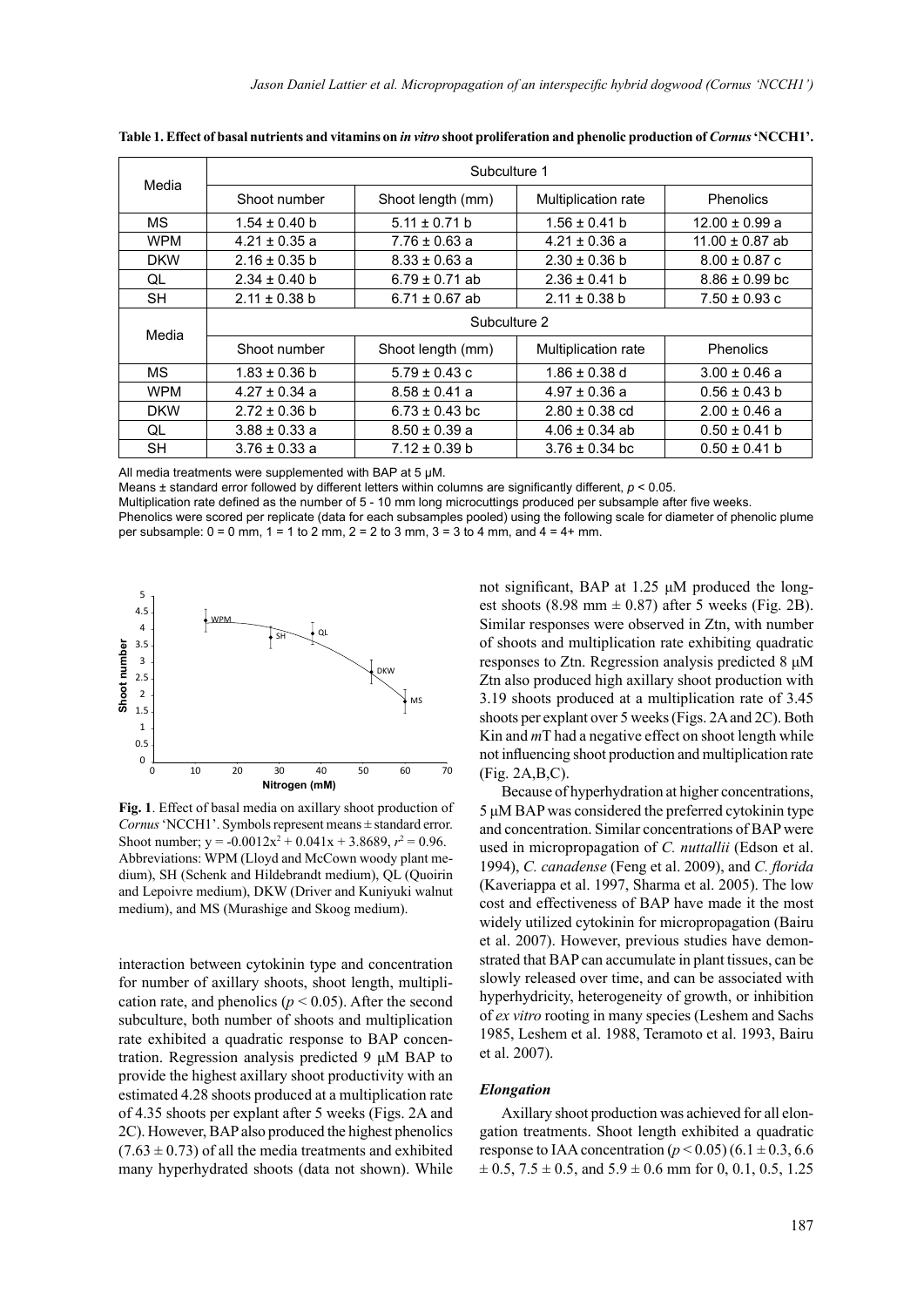

Fig. 2. Effect of cytokinin type and concentration on axillary shoot development of *Cornus* 'NCCH1'. Symbols represent means  $\pm$  standard error. A) Mean number of shoots, B) Mean shoot length, C) Multiplication rate defined as the number of 10 mm long axillary shoot produced per explant after five weeks. 2.5

µM IAA respectively). A 19% increase in shoot length 2 was achieved after 5 weeks on WPM supplemented with 5 μM BAP and 0.5 μM IAA compared to media without IAA. However, there was no significant effect on multiplication, suggesting IAA can have a positive influence on shoot length without compromising shoot number. 5 In a previous study, IAA was also successfully utilized in shoot elongation of *C. officinalis* (Xue et al. 2003). 4

Auxins are associated with cell elongation in plant 3 tissues, and can work in concert with cytokinins to enhance multiplication (Branca et al. 1991). Cytokinins such as BAP have been demonstrated to reduce apical dominance in plant meristems (Madhulatha et al. 2004). However, other studies have demonstrated that induced mutant plants that overproduce IAA exhibit increased apical dominance (Zhao et al. 2001). Therefore, auxins play a critical role in meristem biology, particularly in the apical meristem, and may interact with cytokinins to influence microshoot development (Vernoux et al. 2010). These combined effects in the present study may explain why an increase in shoot elongation was obtained without a reduction in multiplication rate.

#### **Rooting and acclimatization** un

In vitro rooting was achieved, but remained low (Fig. 3B). *In vitro* roots were first observed 3 weeks after subculture. After 4 weeks only 20% of axillary shoots formed roots. All shoots (rooted and unrooted) were transferred *ex vitro*. After an additional 8 weeks *ex vitro*, there was a significant interaction between media strength and sucrose concentration for the percentage of rooted shoots ( $p < 0.05$ ). Further, regression analysis showed for both half-strength and quarter-strength WPM the percentage of rooted shoots exhibited a negative quadratic response to sucrose concentration (Fig. 4). Highest rooting percentage  $(72.5 \pm 10.1\%)$  was achieved on quarter-strength WPM supplemented with 5 g  $l<sup>-1</sup>$  sucrose and 2.5  $\mu$ M IAA. Similarly, Hadzibdic (2005) found between 0.5 and 13.5  $\mu$ M IAA effective in rooting different cultivars of *C. kousa*. Once established ex vitro, plantlets grew vigorous and normally (Fig. 3B,C). Kin su J.

The reduction in media nutrients strength and sucrose are often used to induce rooting and harden *in vitro* grown plants. For example, Pretto and Santarém (2000) achieved improved rooting for *Hypericum*  perforatum using half-strength nutrients. Similarly, Sharma et al.  $(2011)$  also found improved rooting for Jatropha curcas with reduced sucrose and halfstrength nutrients. <sup>i</sup>

This research provides effective protocol for micropropagation of *Cornus* 'NCCH1'. This protocol will also provide a platform for further improvement of propagation protocols and cultivar development through ploidy manipulation, mutation treatments, and transgenic applications.  $\mathbf{0}$ 

> **Acknowledgements:** This research was funded, in part, by the North Carolina Agricultural Research Service (NCARS), Raleigh, NC, 27695-7643, North Carolina Nursery and Landscape Association, North Carolina Biotechnology Center and the Kenan Institute. Use of trade names in this publication does not imply endorsement by the NCARS of products named nor criticism of similar ones not mentioned. Assistance of m.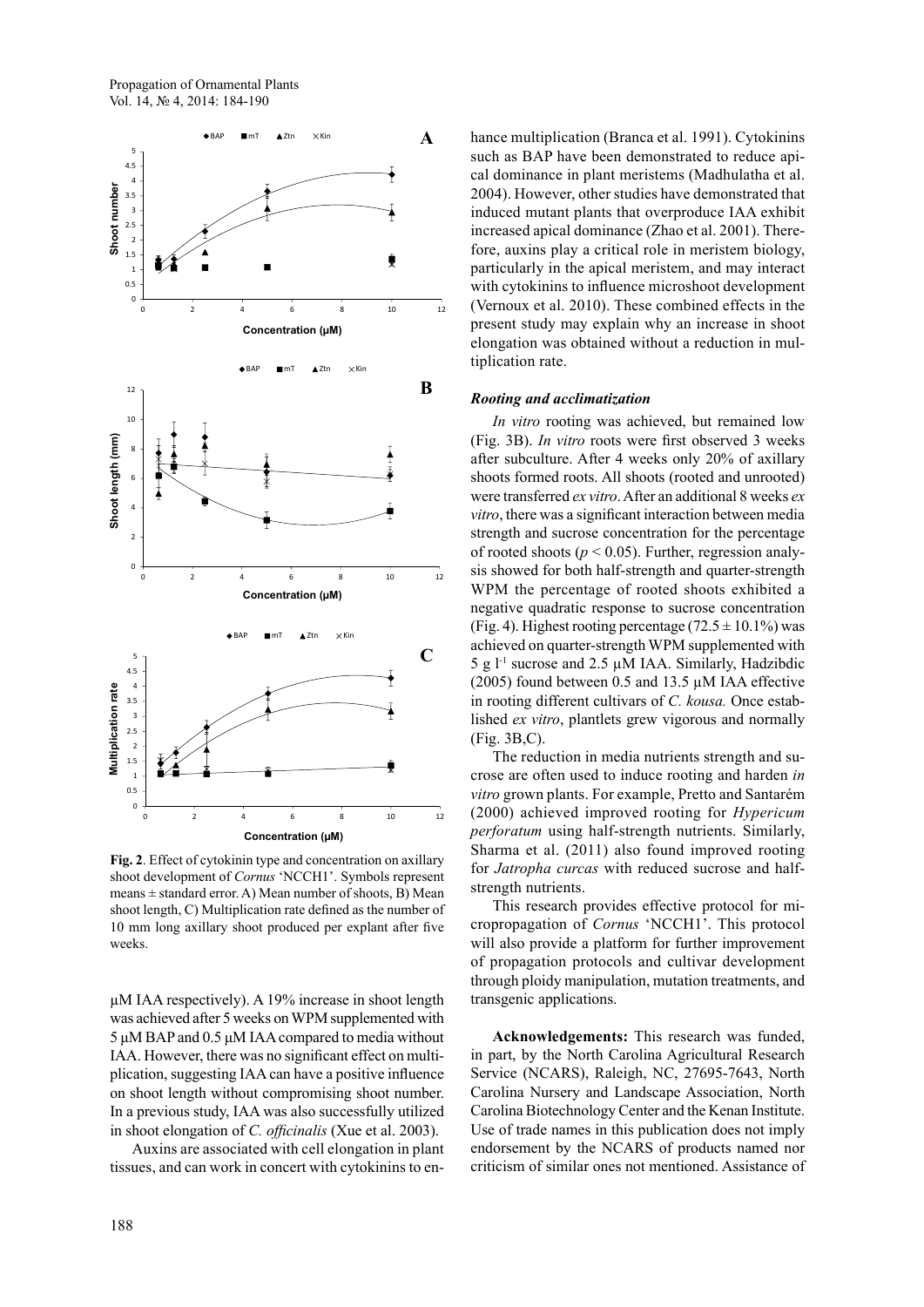

**Fig. 3.** *Cornus* 'NCCH1' A) *In vitro* propagated axillary shoots, B) Rooted shoot 8 weeks after being transferred to the greenhouse, C) *Cornus* 'NCCH1' 12 weeks after being transferred to the greenhouse.



**Fig. 4.** Effect of media strength and sucrose concentrations on *ex vitro* root formation. Symbols represent means  $\pm$ standard error.

Abbreviations: WPM (Lloyd and McCown woody plant medium). Lines represent trends fitted using quadratic regression analysis. For half-strength WPM,  $y = 28.73 - 0.98x + 0.008x^2$ ,  $r^2 = 0.97$ . For quarter-strength WPM,  $y = 85.69 - 2.96x +$  $0.024x^2$ ,  $r^2 = 0.93$ .

the staff of the Mountain Horticultural Crops Research and Extension Center, particularly, Jeremy Smith is gratefully acknowledged.

## **REFERENCES**

Bairu M. W., Stirk W. A., Dolezal K., Van Staden J. (2007). Optimizing the micropropagation protocol for the endangered *Aloe polyphylla*: can *meta*topolin and its derivatives serve as a replacement for benzyladenine and zeatin? Plant Cell, Tissue and Organ Culture, 90: 15-23.

- Baziz M., Aissam F., Brakez Z., Bendiab K., El Hadrami I., Cheikh R. (1994). Electrophoretic patterns of acid soluble proteins and active isoforms of peroxidase and polyphenoloxidase typifying calli and somatic embryos of two reputed date palm cultivars in Moroco. Euphytica, 76: 159-168.
- Branca C., Bucci G., Domiano P., Ricci A., Torelli A., Bassi M. (1991). Auxin structure and activity on tomato morphogenesis in vitro and pea stem elongation. Plant Cell, Tissue and Organ Culture, 24: 105-114.
- Cappiello P. (2006). Return of the Dogwoods. Horticulture, 103:58-63.
- Chalupa V. (1984). *In vitro* propagation of Oak (*Quercus robur* L.) and Linden (*Tilia cordata* Mill.). Biologia Plantarum, 26: 374-377.
- De Klerk V., Korban S. S. (1994). Effects of source of macronutrients and plant growth regulator concentrations on proliferation of *Cornus florida*. Plant Cell, Tissue and Organ Culture, 38: 57-60.
- Dobranszki J., Teixeira da Silva J. (2010). Micropropagation of apple - a review. Biotechnology Advances, 28: 462-488.
- Driver J. A., Kuniyuki A. H. (1984). *In vitro* propagation of paradox walnut rootstock. HortScience, 19: 507-509.
- Ďurkovič J. (2008). Micropropagation of mature *Cornus mas* 'Macrocarpa'. Trees, 22: 597-602.
- Edson J. L., Wenny D. L., Leege-Brusven A. (1994). Micropropagation of pacific dogwood. Hortscience,